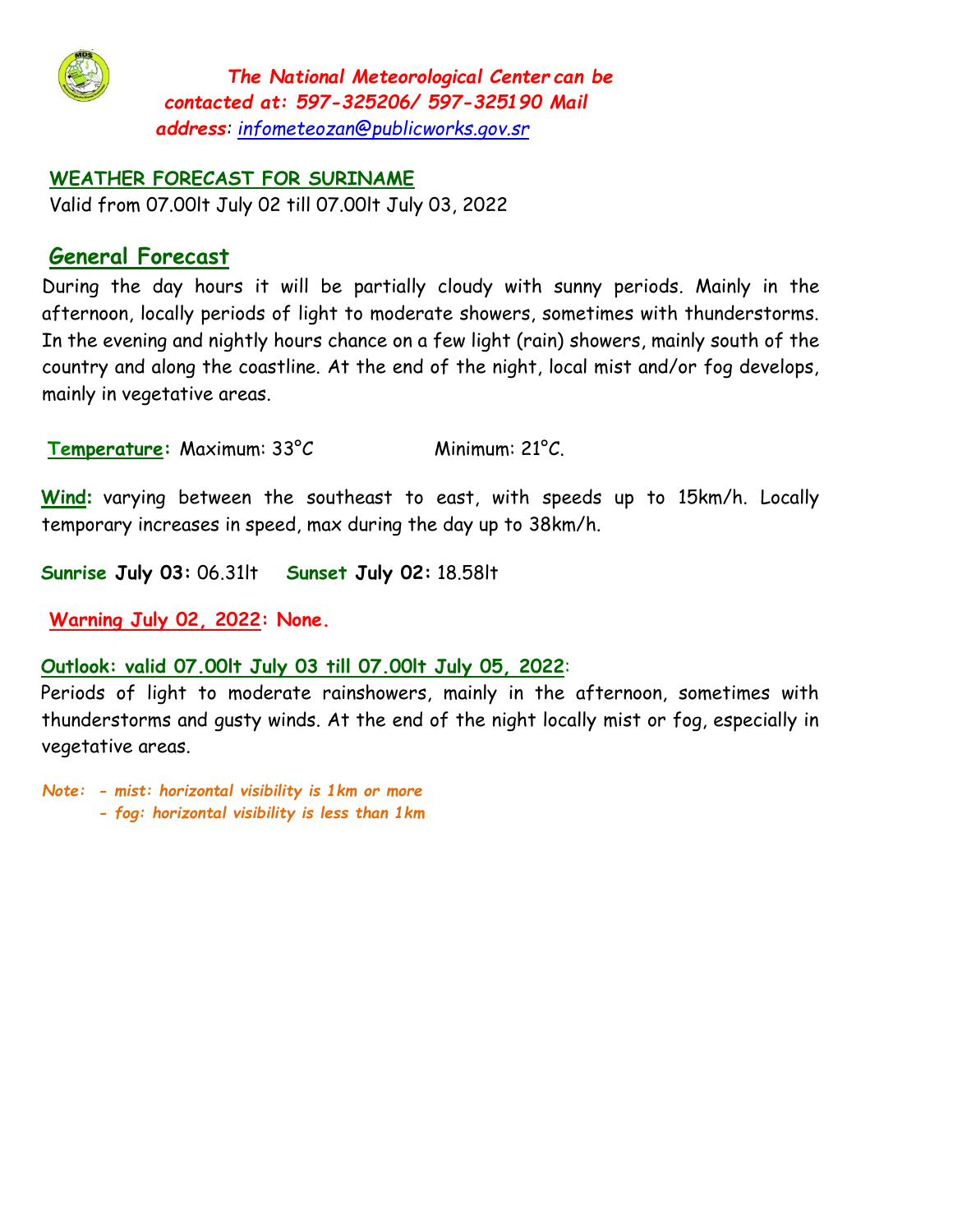|  |  | Area Forecast (National): July 02/03, 2022 |  |  |  |
|--|--|--------------------------------------------|--|--|--|
|--|--|--------------------------------------------|--|--|--|

| <b>AREA</b>       | In case<br>chances<br>of heavy<br>equal or | <b>FORECAST</b>    |                    | <b>TEMPERATURE</b><br>(in centigrade: $^{\circ}C$ ) |                              | <b>FORECAST</b>                    | 24-HOUR<br><b>RAINFALL</b><br><b>FORECAST</b> |
|-------------------|--------------------------------------------|--------------------|--------------------|-----------------------------------------------------|------------------------------|------------------------------------|-----------------------------------------------|
|                   | more than<br>50%                           | July 02<br>Daytime | July 02<br>Daytime | <b>July 02/03</b><br>Night                          | equal or<br>more than<br>50% | <b>July 02/03</b><br>Evening/Night | July 02<br>(in m m)                           |
| <b>MAROWIJNE</b>  |                                            | 630                | $23 - 32$          | $27 - 23$                                           |                              | ය                                  | $0 - 7$                                       |
| <b>COMMEWIJNE</b> |                                            | ක්                 | $23 - 33$          | $27 - 23$                                           |                              | කි                                 | $0 - 5 M10$                                   |
| <b>PARAMARIBO</b> |                                            | 630                | $24 - 33$          | $27 - 23$                                           |                              | ය                                  | $0 - 5 M10$                                   |
| <b>WANICA</b>     |                                            | ඒ                  | $23 - 33$          | $27 - 23$                                           |                              | ඏ                                  | $0 - 5$                                       |
| <b>SARAMACCA</b>  |                                            | ක්                 | $23 - 33$          | $27 - 22$                                           |                              | ඏ                                  | $0 - 5 M10$                                   |
| <b>CORONIE</b>    |                                            | රේ                 | $23 - 33$          | $27 - 22$                                           |                              | ඏ                                  | $0 - 5 M15$                                   |
| <b>NICKERIE</b>   |                                            | ක්                 | $23 - 32$          | $27 - 22$                                           |                              | ඏ                                  | $0 - 5 M20$                                   |
| <b>PARA</b>       |                                            | යුරි               | $23 - 33$          | $27 - 22$                                           |                              | ය                                  | $0 - 7$                                       |
| <b>BROKOPONDO</b> |                                            | 633                | $22 - 33$          | $27 - 22$                                           |                              | ය                                  | $0 - 5 M15$                                   |
| <b>SIPALIWINI</b> |                                            |                    | $21 - 33$          | $27 - 20$                                           |                              |                                    | $0 - 5 M25$                                   |

## **Weather Forecast for National airports: July 02/03, 2022**

| <b>AIRPORT</b>         | In case<br>chances of<br>heavy equal<br>to 50% | <b>FORECAST</b><br>July 02<br>Daytime | TEMPERATURE In case<br>(in centigrade:<br>$^{\circ}C$ | chances of<br>heavy equal<br>or more<br>than 50% | <b>FORECAST</b><br><b>July 02/03</b><br>Evening/Night | 24-HOUR<br><b>RAINFALL</b><br><b>FORECAST</b><br>July 02<br>(in m m) |
|------------------------|------------------------------------------------|---------------------------------------|-------------------------------------------------------|--------------------------------------------------|-------------------------------------------------------|----------------------------------------------------------------------|
| ZANDERIJ               |                                                | 685                                   | $22 - 32$                                             |                                                  | بربہ                                                  | $0 - 5$                                                              |
| ZORG EN<br><b>HOOP</b> |                                                | 655                                   | $23 - 32$                                             |                                                  | ආ                                                     | $0 - 7$                                                              |
| <b>NICKERIE</b>        |                                                |                                       | $23 - 32$                                             |                                                  | \$                                                    | $0 - 5 M15$                                                          |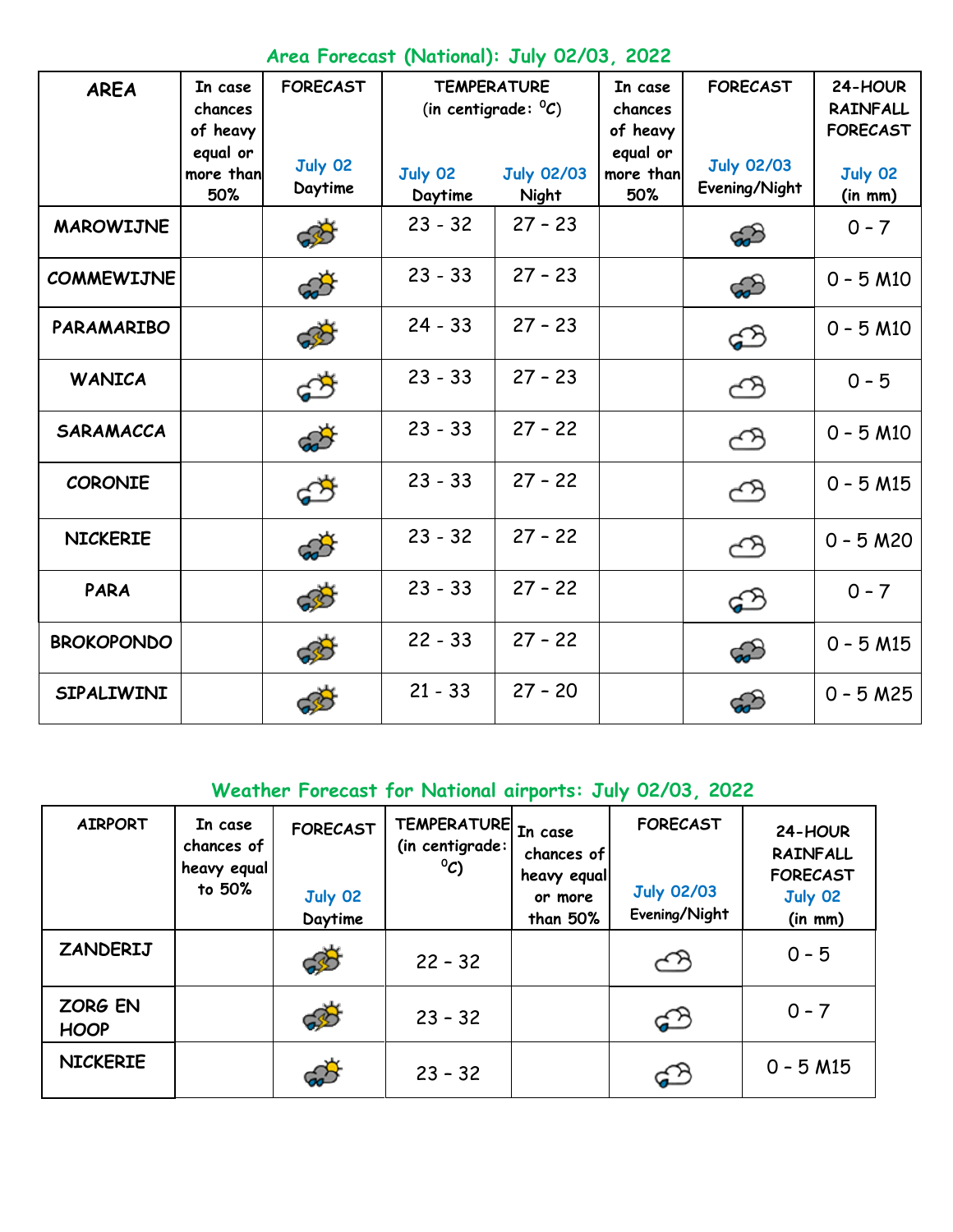# **Forecast: Daytime July 02, 2022 Areas with best dynamics to support:**

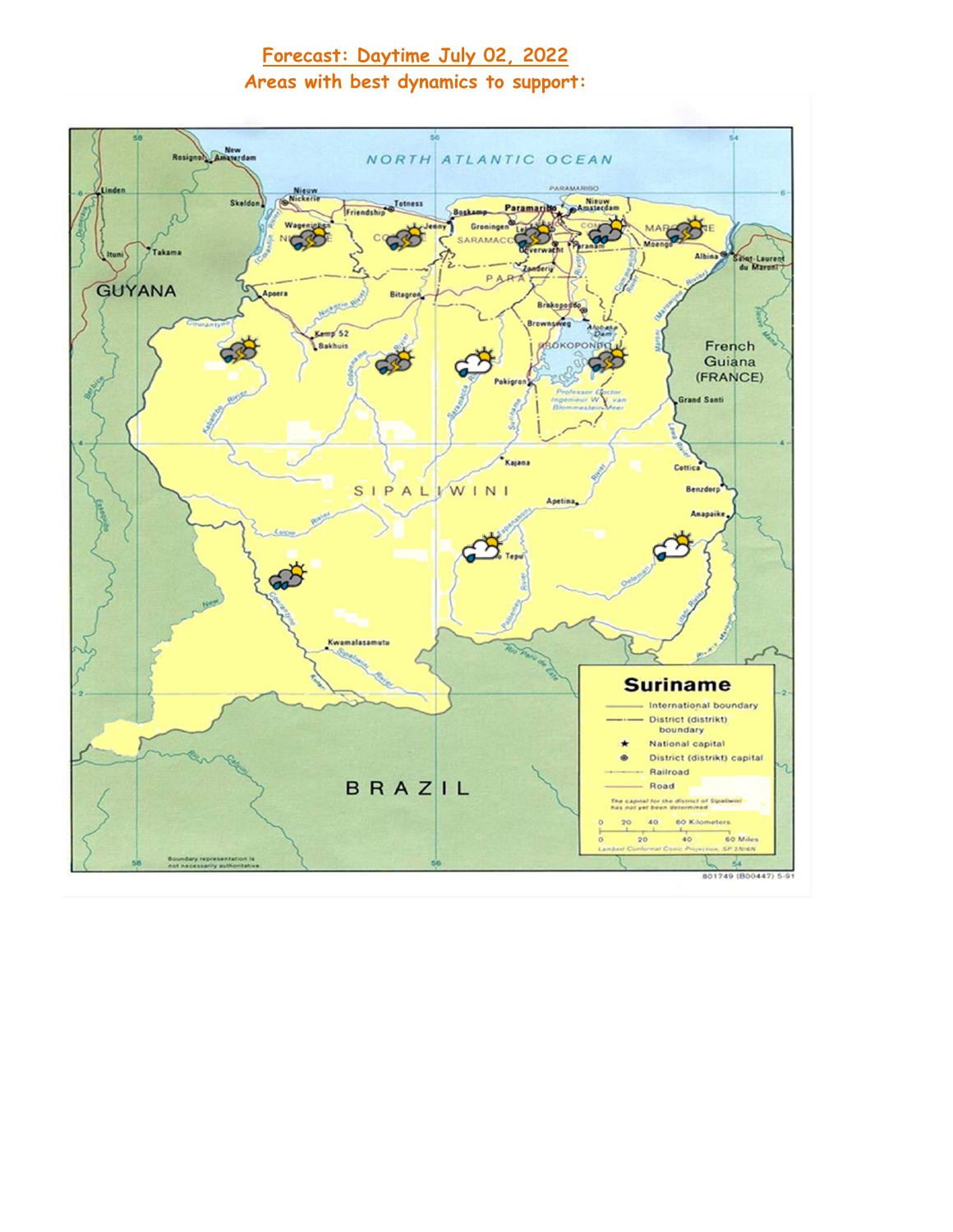# Forecast: Evening/Nighttime: July 02/03, 2022 Areas with best dynamics to support:

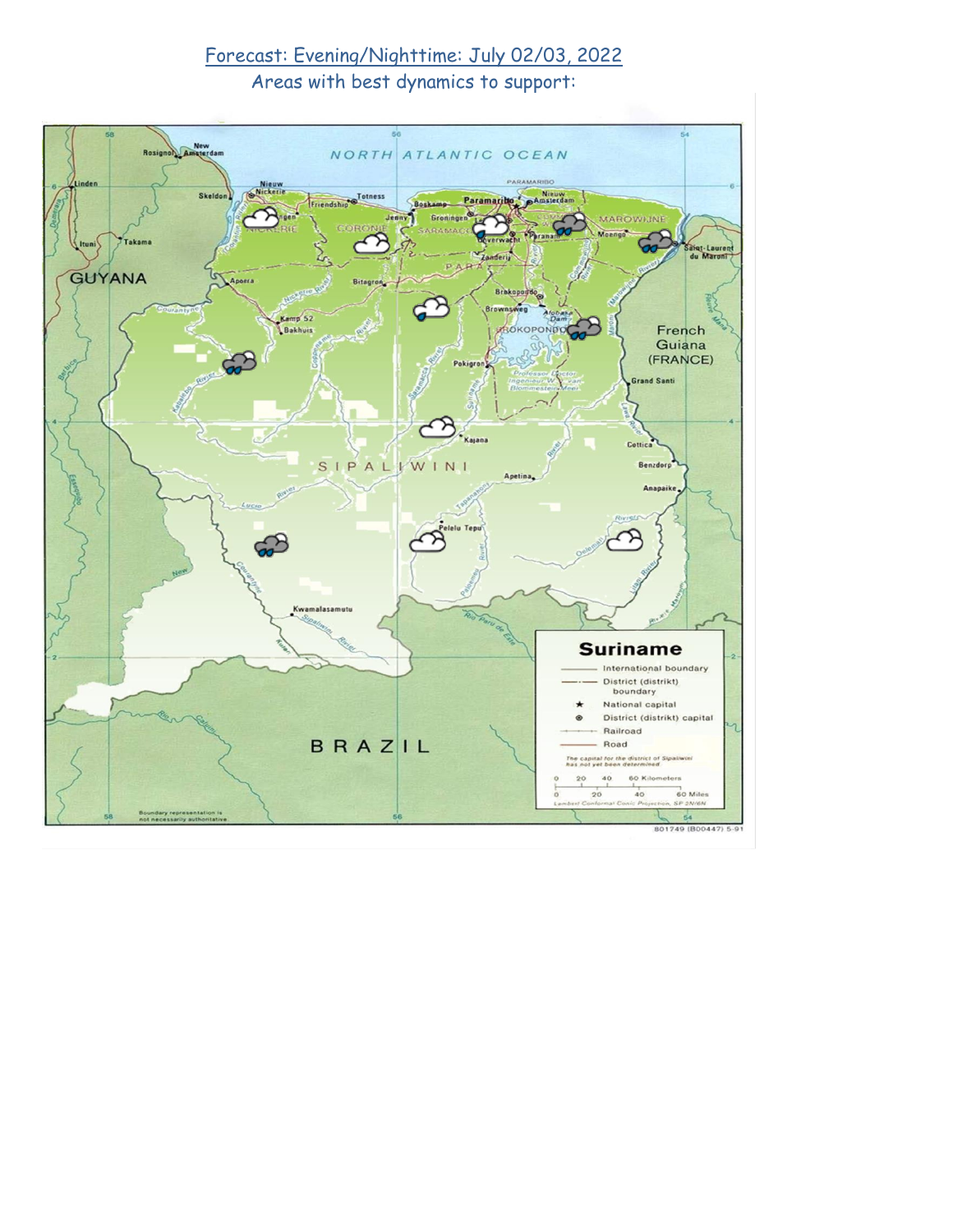#### **Outlook: Expected Precipitation values Value in mm**

| <b>SEGMENT</b> | <b>Jul 02</b>           | <b>Jul 03</b>           | <b>Jul 04</b>           | <b>Jul 05</b> |
|----------------|-------------------------|-------------------------|-------------------------|---------------|
| $54 - 55W$     | $0 - 5 M10$             | $0 - 5 M10$             | $0 - 5 M10$             | $0 - 5 M25$   |
| $55 - 56W$     | $0 - 5$ M <sub>10</sub> | $0 - 5$ M <sub>10</sub> | $0 - 5$ M <sub>10</sub> | $0 - 5 M25$   |
| $56 - 57W$     | $0 - 5$ M15             | $0 - 5$ M <sub>10</sub> | $0 - 5 M10$             | $0 - 5 M25$   |
| $57 - 58W$     | $0 - 5 M20$             | $0 - 5$ M <sub>10</sub> | $0 - 5$ M <sub>10</sub> | $0 - 5 M15$   |

## **North-Suriname** (North of 5ºN)

## **South-Suriname** (South of 5ºN)

| <b>SEGMENT</b> | <b>Jul 02</b> | <b>Jul 03</b> | <b>Jul 04</b> | <b>Jul 05</b>           |
|----------------|---------------|---------------|---------------|-------------------------|
| $54 - 55W$     | $0 - 5 M15$   | $0 - 5$       | $0 - 5$       | $0 - 5$ M15             |
| $55 - 56W$     | $0 - 5$       | $0 - 5$       | $0 - 5$       | $0 - 5$ M <sub>10</sub> |
| $56 - 57W$     | $0 - 5 M15$   | $0 - 5$       | $0 - 5$       | $0 - 5$ M15             |
| $57 - 58W$     | $0 - 5 M25$   | $0 - 5$       | $0 - 5$       | $0 - 5 M20$             |

Note : M = maximum value D =dry

## **Travel forecast valid: July 02/03, 2022**

| Location          | Forecast                                                           | Temperature<br>Max<br>Min |    |
|-------------------|--------------------------------------------------------------------|---------------------------|----|
| AMSTERDAM         | possibly light rainshowers                                         | 21                        | 13 |
| <b>MIAMI</b>      | in the afternoon periods with showers and<br>thunderstorms         | 32                        | 26 |
| PORT OF SPAIN     | periods with showers, sometimes with<br>thunderstorms              | 28                        | 24 |
| <b>GEORGETOWN</b> | periods with showers, sometimes with<br>thunderstorms              | 28                        | 24 |
| <b>CAYENNE</b>    | a few showers possibly                                             | 32                        | 24 |
| <b>BELEM</b>      | periods with showers and thunderstorms in the<br>afternoon         | 32                        | 23 |
| <b>CURACAO</b>    | periods of showers sometimes with<br>thunderstorms and gusty winds | 29                        | 24 |